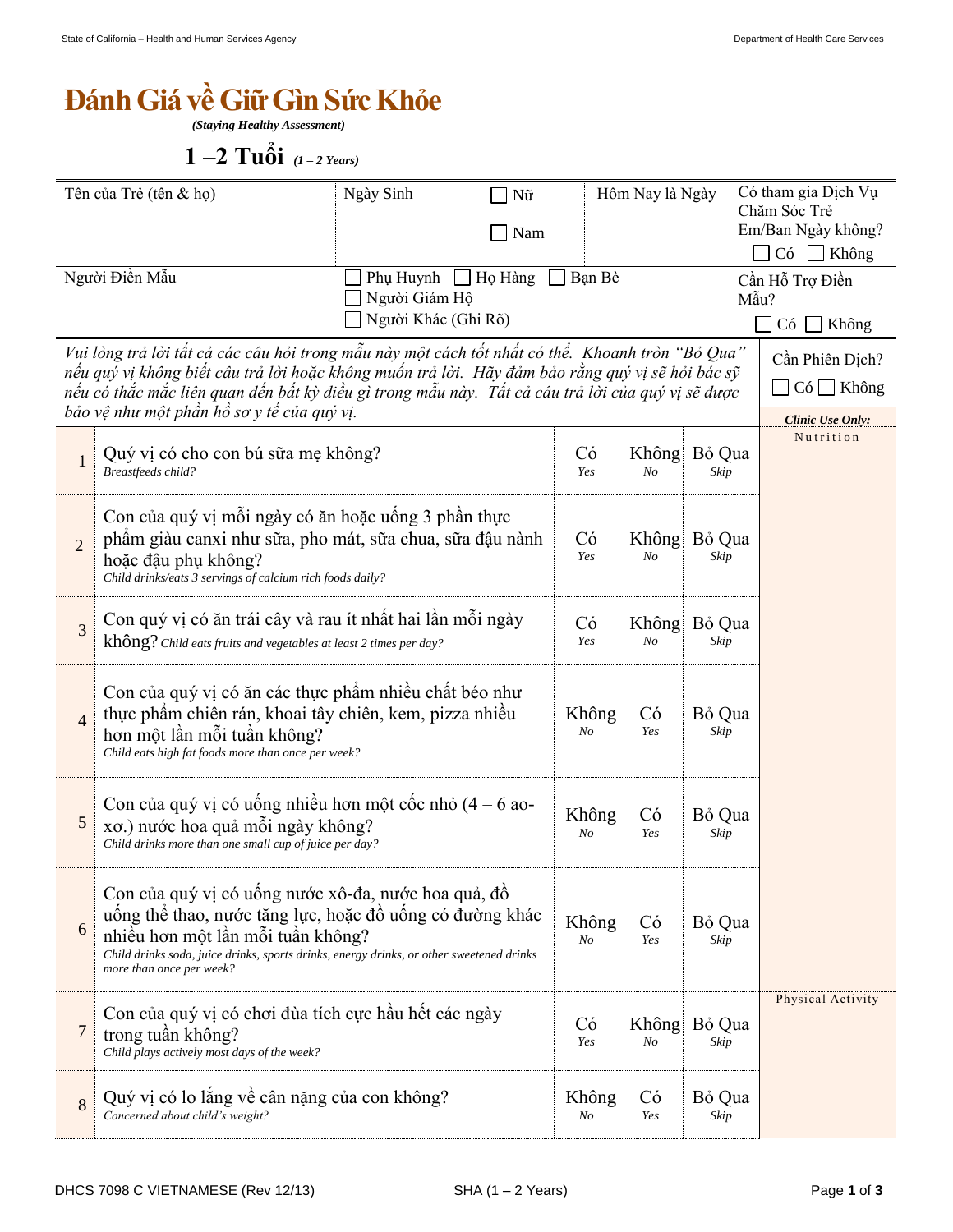| 9  | Con của quý vị có xem TV hoặc chơi các trò chơi điện tử<br>video không?<br>Child watches TV or plays video games?                                                                   | Không<br>No | Có<br>Yes   | Bỏ Qua<br>Skip       |        |
|----|-------------------------------------------------------------------------------------------------------------------------------------------------------------------------------------|-------------|-------------|----------------------|--------|
| 10 | Nhà quý vị có thiết bị báo khói đang hoạt động không?<br>Home has working smoke detector?                                                                                           | Có<br>Yes   | Không<br>No | Bỏ Qua<br>Skip       | Safety |
| 11 | Quý vị đã đặt nhiệt độ nước xuống mức ấm (dưới 120 độ)<br>chua?<br>Water temperature turned down to low-warm?                                                                       | Có<br>Yes   | Không<br>No | Bỏ Qua<br>Skip       |        |
| 12 | Nếu nhà quý vị có nhiều hơn một tầng, quý vị có các thanh<br>chắn an toàn trên cửa sổ và cửa cầu thang không?<br>Safety guards on windows and gates for stairs in multi-level home? | Có<br>Yes   | Không<br>No | Bỏ Qua<br>Skip       |        |
| 13 | Nhà quý vị có các dụng cụ chùi rửa, thuốc men và bao<br>diệm cất trong tủ khóa không?<br>Cleaning supplies, medicines, and matches locked away?                                     | Có<br>Yes   | Không<br>No | Bỏ Qua<br>Skip       |        |
| 14 | Nhà quý vị có số điện thoại của Trung Tâm Kiểm Soát<br>Chất Độc (800-222-1222) được dán gần máy điện thoại<br>không?<br>Home has phone # of Poison Control Center posted by phone?  | Có<br>Yes   | Không<br>No | Bỏ Qua<br>Skip       |        |
| 15 | Quý vị có luôn ở bên cạnh khi con ở trong bồn tắm không?<br>Always stays with child when in the bathtub?                                                                            | Có<br>Yes   | Không<br>No | Bỏ Qua<br>Skip       |        |
| 16 | Quý vị có luôn đặt con trong ghế xe quay về phía sau ở<br>hàng ghế sau không?<br>Always places child in a rear facing car seat in the back seat?                                    | Có<br>Yes   | No          | Không Bỏ Qua<br>Skip |        |
| 17 | Quý vị có sử dụng ghế xe đúng với tuổi và kích thước của<br>con không?<br>Car seat used is correct size for age and size of child?                                                  | Có<br>Yes   | Không<br>No | Bỏ Qua<br>Skip       |        |
| 18 | Quý vị có luôn kiệm tra xem có trẻ em ở gần xe trước khi<br>lùi xe ra không?<br>Always checks for children before backing car out?                                                  | Có<br>Yes   | Không<br>No | Bỏ Qua<br>Skip       |        |
| 19 | Con của quý vị có ở hay chơi gần bể bơi, sông hay hồ<br>không?<br>Child spends time near a swimming pool, river, or lake?                                                           | Không<br>No | Có<br>Yes   | Bỏ Qua<br>Skip       |        |
| 20 | Con quý vị có ở hoặc chơi ở nhà có cất giữ súng không?<br>Child spends time in home where a gun is kept?                                                                            | Không<br>No | Có<br>Yes   | Bỏ Qua<br>Skip       |        |